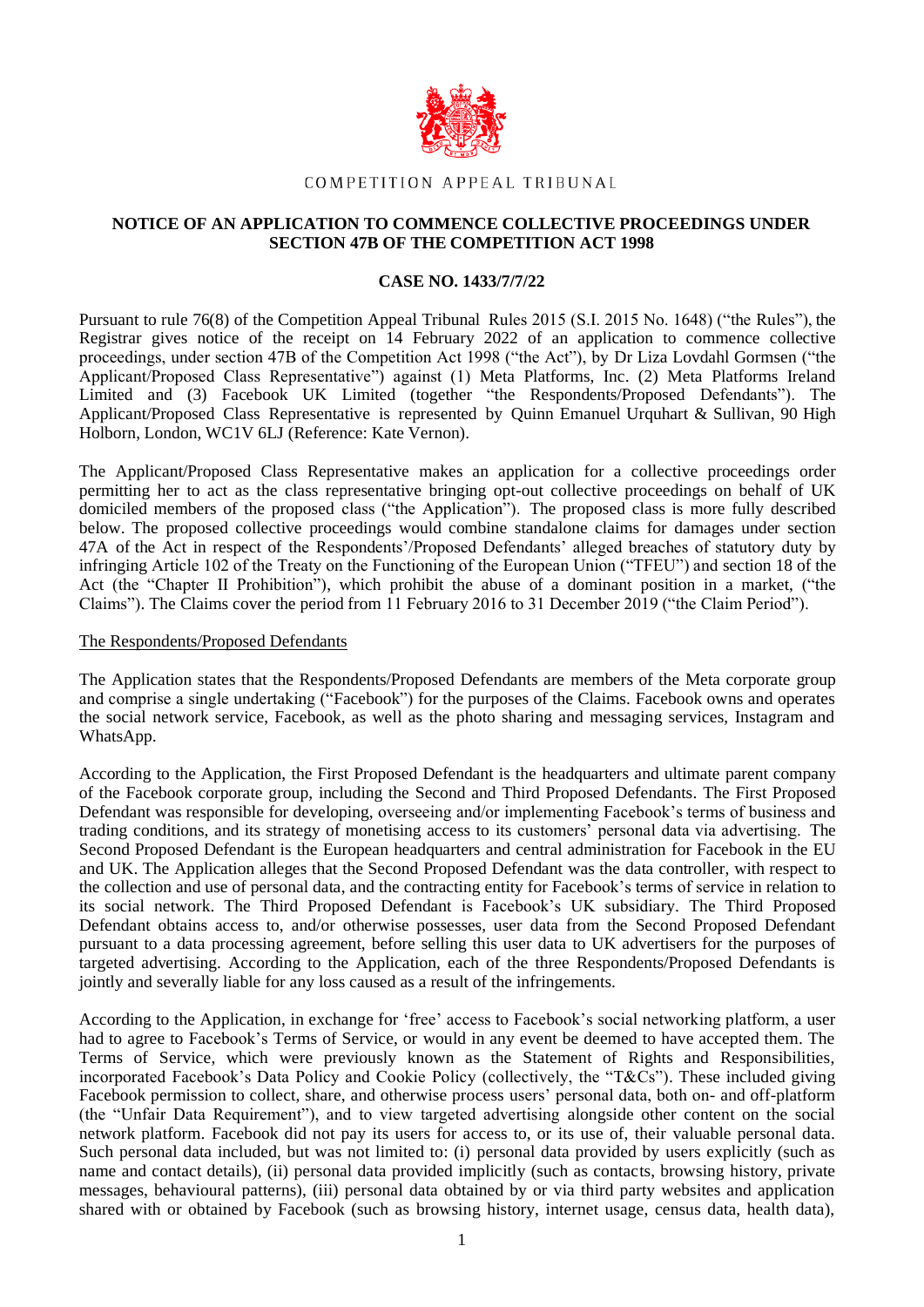and/or (iv) sensitive data (such as individuals' racial or ethnic origin, political opinions, religious beliefs, sex life and health).

# Dominant position

The Applicant/Proposed Class Representative alleges that Facebook occupies a dominant position in:

- (i) the Personal Social Network Market: comprising Facebook only is defined in the Application as "*the supply of an integrated range of functions that were used by people to maintain personal relationships and share personal experiences in a shared social space with a focus on friends, family and other social connections*"; or
- (ii) the Social Media Market: should the market be defined more broadly than the Personal Social Network Market, the Application states that the relevant product market is no wider than the Social Media Market. The Social Media Market is provisionally defined by the Applicant/Proposed Class Representative as the provision of social media services which facilitate "*interaction between their users, allowing them to communicate with each other, and share and discover engaging content*". The Applicant/Proposed Class Representative reserves her position as to the precise formulation of such a market, but notes that the widest formulation of this market would include Facebook, Instagram (part of the Facebook group), WhatsApp (part of the Facebook group), Snapchat, Pinterest, Reddit, Tumblr, Twitter, TikTok, and LinkedIn.

The relevant geographic market is stated in the Application to be as wide as the UK, or alternatively, global.

# Abuse of a dominant position

The Applicant/Proposed Class Representative alleges that Facebook abused its dominant position, through the imposition of its T&Cs, by imposing unfair terms, prices and/or other trading conditions on its users. Further or alternatively, it is alleged that Facebook engaged in the following unfair conduct (which individually and/or collectively infringed Article 102 TFEU/the Chapter II Prohibition) amounting to an abuse:

- (i) the Unfair Data Requirement: By making users' access to Facebook contingent on the provision of personal data, Facebook abused its dominant position in order to advance its own commercial interests and objectives in the market(s). The nature, extent and/or scope of personal data obtained by Facebook pursuant to its T&Cs was disproportionate and/or not necessary for the attainment of the commercial objective of providing a Personal Social Network and/or Social Media Network. The Unfair Data Requirement harmed users because (a) if they wished to access Facebook, they had no choice but to give Facebook access to their personal data, and (b) users had no available alternatives to Facebook during the Claim Period.
- (ii) the Unfair Price: Facebook demanded an unfairly high 'price' or 'payment in kind' for the provision of social networking services. By taking valuable personal data without paying for it (i.e. by offering a zero monetary price) and offering only social networking services in return, Facebook offered an unfairly low purchase price for users' personal data. In particular, the incremental cost to Facebook of offering Personal Social Network and/or Social Media Services to each additional user is very low, the revenues generated by Facebook's advertising activities by virtue of the personal data were very high and Facebook earned substantial excess profits above those expected in a competitive market. Facebook's 'prices' were unfair because they enabled it to reap trading benefits, including supra-competitive profits, which it could not have obtained in conditions of workable competition.
- (iii) other unfair trading conditions: The means by which Facebook imposed its  $T\&Cs$  on users (which gave rise to the Unfair Data Requirement and the Unfair Price) and/or by which Facebook collected, used and/or monetised users' personal data were unfair and anti-competitive. For example, (i) users wishing to use Facebook's platform were unable to avoid signing up to the T&Cs, (ii) the T&Cs were excessively long and/or complex, and (iii) Facebook failed to explain, adequately or at all, the nature, extent and/or scope of the personal data it collected and/or the way it utilised the personal data.

The Applicant/Proposed Class Representative contends that the loss and damage to the proposed class during the Claim Period can be assessed by reference to the commercial value of users' personal data monetised by Facebook, discounting the (minimal) value of access to the social network. The economic loss suffered by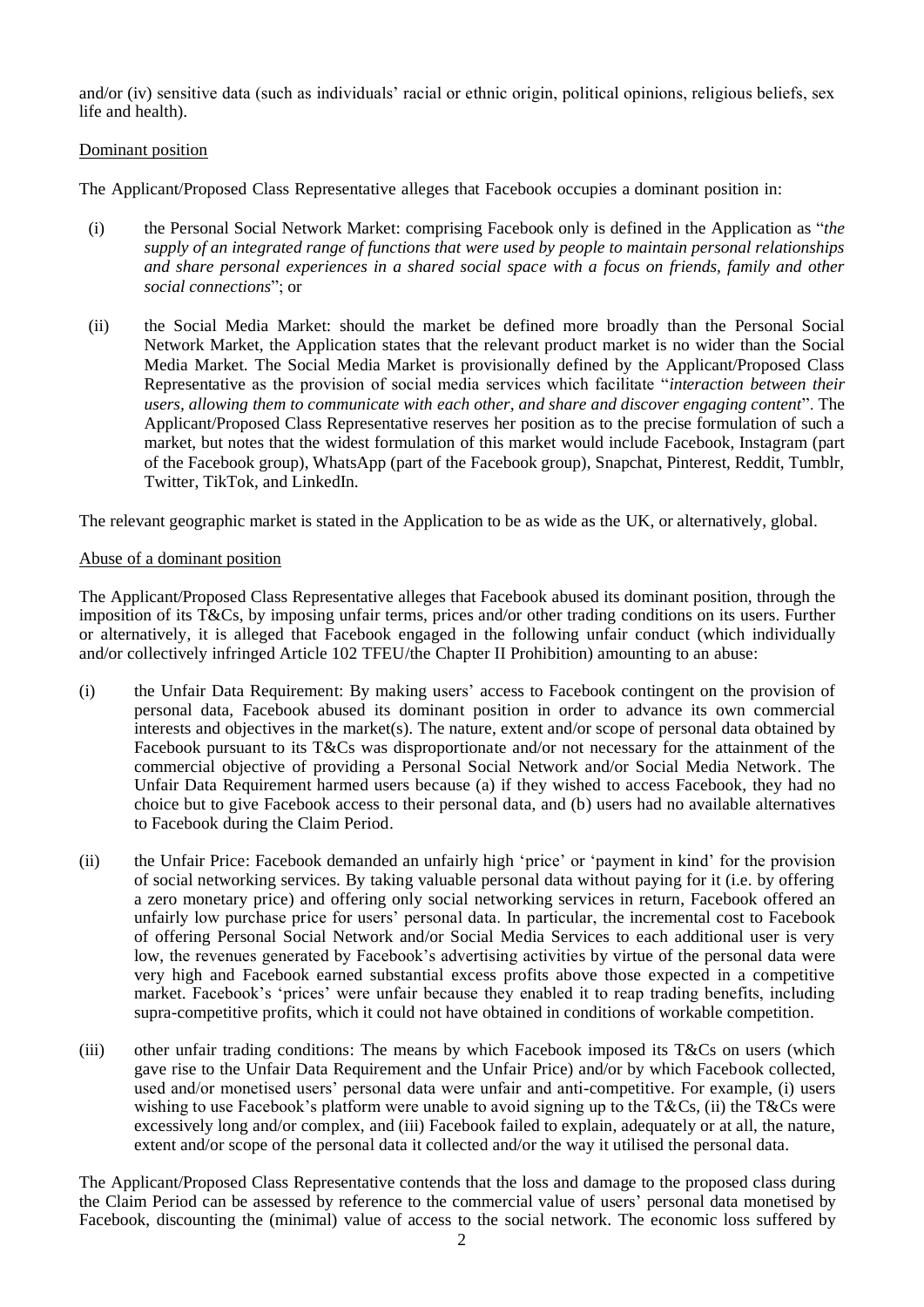proposed class members can be understood as the difference between the economic value that users would have received (in the counterfactual scenario – where Facebook had not held a dominant position and/or had not abused its dominant position) and the economic value users actually received. The Applicant/Proposed Class Representative reserves the right to introduce other heads of loss following disclosure and evidence, including (without limitation) damages for non-pecuniary harm suffered by virtue of proposed class members loss of control arising out of degraded privacy caused by the alleged infringements.

The Application states that the infringements may appreciably affect trade between Member States of the European Union and/or within the UK or a part of it.

# Proposed class members

In the Application, the proposed class is defined as "all Users who had a Facebook account at any time during the Claim Period and accessed their account at least once during the Claim Period while in the UK". For the purposes of the class definition:

- "Claim Period" means the period between 11 February 2016 and 31 December 2019 inclusive.
- "Users" means individual consumers who are natural persons (including children) and excludes businesses and bodies of persons corporate or unincorporate. Where any UK User has died since the beginning of the Claim Period, the personal representative of their estate becomes the class member.
- "Facebook" means the personal social network service Facebook.com, owned/operated by the Respondents/Proposed Defendants.
- "Facebook account" means an individual's personal account on the Facebook personal social network service.

The Application proposes that all persons who fall within the class definition (and are not excluded) and who are domiciled in the UK on the domicile date to be determined by the Tribunal are to be included in the proposed class. The Claim does not provide for persons who fall within the class definition and who are not domiciled in the UK on the domicile date to "opt-in", so as to avoid disproportionate administrative difficulties and costs.

# Certification of the proposed collective proceedings

According to the Application, the Claims raise common issues, specifically the same, similar or related issues of fact or law which comprise: (a) the definition of the relevant market; (b) whether Facebook held a dominant position in that market during the Claim Period; (c) the nature and unfairness of Facebook's T&Cs and/or other trading terms and/or other tradition conditions; (d) the unfair way in which those trading terms were presented, changed, and/or imposed; (e) how the Facebook obtained personal data from the proposed class members and the nature of such data; (f) the use made by the Facebook of the personal data of its users; (g) the unfairness of Facebook's prices; (h) whether in all the circumstances, Facebook abused a dominant position; (i) whether any such abuse of a dominant position caused loss and damage to the proposed class members; (j) the nature of such loss and damage; (k) the quantification of any aggregate award of damages; and/or (l) the rate and duration of any interest to be awarded to proposed class members.

The Applicant/Proposed Class Representative submits that it is just and reasonable for her to act as class representative because:

- 1. The Applicant/Proposed Class Representative would act fairly and adequately in the interests of the class members. The Applicant/Proposed Class Representative has a PhD in competition law and has worked as a lawyer and an academic in that field for over two decades, with a particular focus on issues relating to abuse of a dominant position. She has extensive experience in private practice, representing businesses and consumers at both a national and international level. She has also held a number of senior roles in competition enforcement, including at the Financial Conduct Authority and the Office of Fair Trading. Throughout her career she has advocated for stronger enforcement of competition and consumer protection rules.
- 2. The Applicant/Proposed Class Representative is specifically excluded from the proposed class. She has no material interest that is in conflict with the interests of the proposed class members.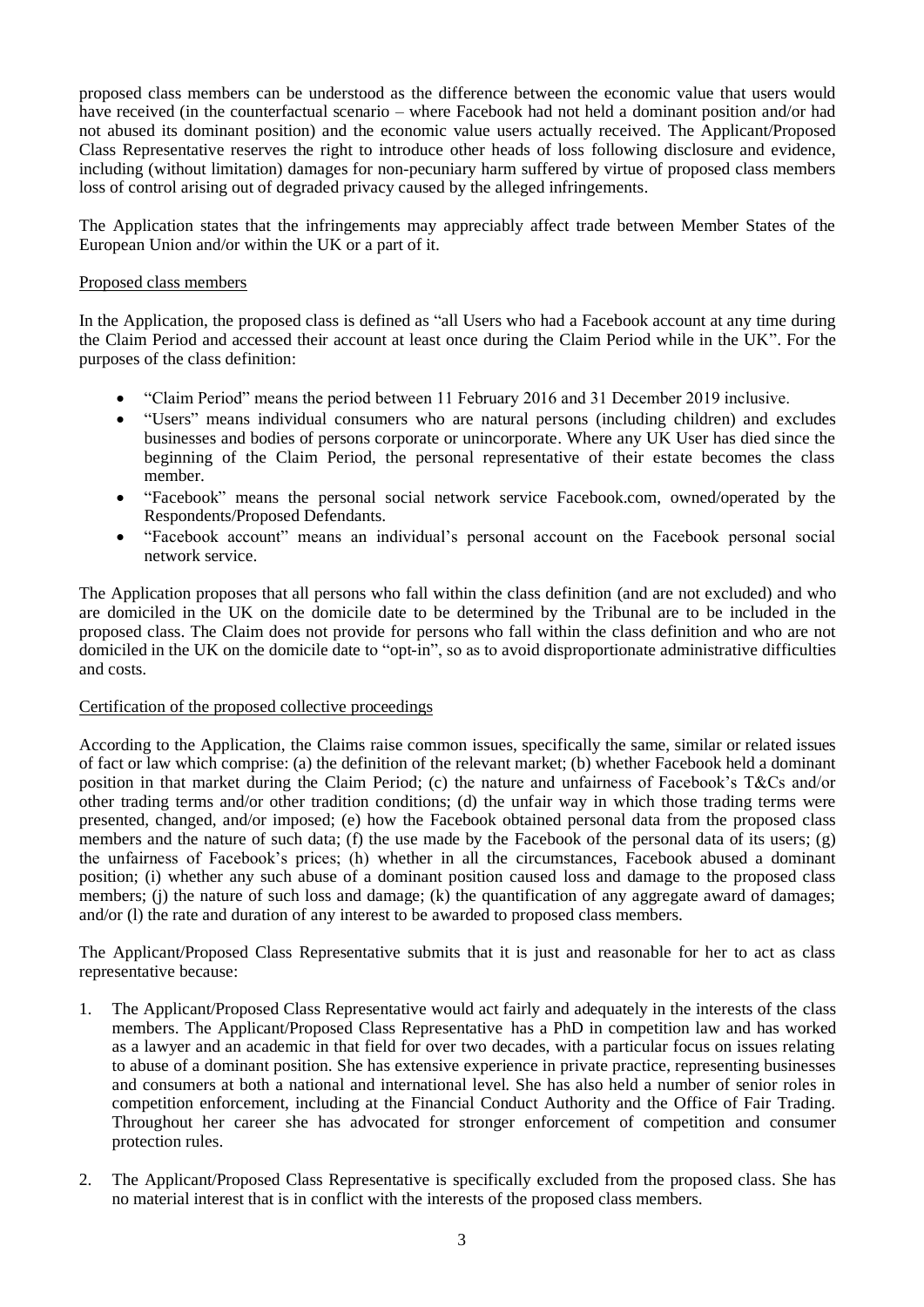- 3. The Applicant/Proposed Class Representative is not aware of any other person seeking approval to act as the class representative in respect of the same claims.
- 4. The Applicant/Proposed Class Representative has adequate funding for the claim and will be able to pay the Proposed Respondents'/Proposed Defendants' recoverable costs if ordered to do so. The Applicant/Proposed Class Representative has entered into a funding agreement and has obtained adverse costs cover with an adequate and appropriate level of cover.
- 5. The Applicant/Proposed Class Representative has prepared a litigation plan for the proceedings, which includes:
	- (a) A method for bringing the proceedings on behalf of the proposed class members and for notifying proposed class members of the progress of the proceedings;
	- (b) A procedure for governance and consultation which takes into account the size and nature of the proposed class;
	- (c) Estimates and details of arrangements as to costs, fees or disbursements; and
	- (d) The Applicant/Proposed Class Representative has appointed a committee of eminent advisers with expertise and experience in competition law, economics, consumer rights, and data and technology. She also has assistance, along with her experienced legal team, from a claims administration company to assist with administering the proceedings, and notifying and communicating with the proposed class members. To assist with public relations aspect of the proposed collective proceedings, she has instructed a public relations agency and a digital marketing agency.

The Application states that the Claims are suitable to be brought in collective proceedings because:

- 1. The proposed collective proceedings present an appropriate means for the fair and efficient resolution of the common issues. Collective proceedings in reality represent the only practically and economically viable method for individual members of the proposed class to obtain compensation for losses suffered as a result of the infringements in question. The Claims are likely to be relatively modest in value on an individual basis but very significant in aggregate. Thus, they are a paradigm example of the type of claims for which are suitable for inclusion in collective proceedings.
- 2. The benefits of the collective proceedings outweigh any costs to the parties. The costs associated with bringing the proceedings and administering the Claims on behalf of a class of a substantial size remain fair and proportionate in view of the aggregate value of the Claims and the benefits to the proposed class members from being able to pursue compensation for losses suffered due to the infringements, which would not otherwise be practicable. To the extent that the Applicant/Proposed Class Representative is not successful, the costs of the litigation will be covered by the funder on the basis of the litigation funding agreement.
- 3. The Applicant/Proposed Class Representative is not aware of any separate proceedings making claims of the same or a similar nature on behalf of the proposed class members.
- 4. The proposed class is estimated to comprise approximately 45 million members. A group of individuals of this number could only bring their claims by way of collective proceedings. Any other mechanism for grouping together claims would simply not present a viable method of resolving the claims. Moreover, the nature of the proposed class, which is not limited to any particular demographic, means that the individual claims are suitable to be brought in collective proceedings.
- 5. It is possible to determine whether any person falls within the proposed class using objective criteria.
- 6. The Claims are suitable for an aggregate award of damages for the following reasons: (a) there are a large number of individual claims, each of relatively modest value; (b) the losses suffered by the proposed class arise out of the same unfair T&Cs and/or trading conditions, therefore the individual claims are largely identical; (c) while the exact nature of the personal data will differs between individual class members, the number of individuals affected and the amount of personal data extracted means that quantification of loss by any other means is unrealistic and disproportionate; and (d) there is a plausible